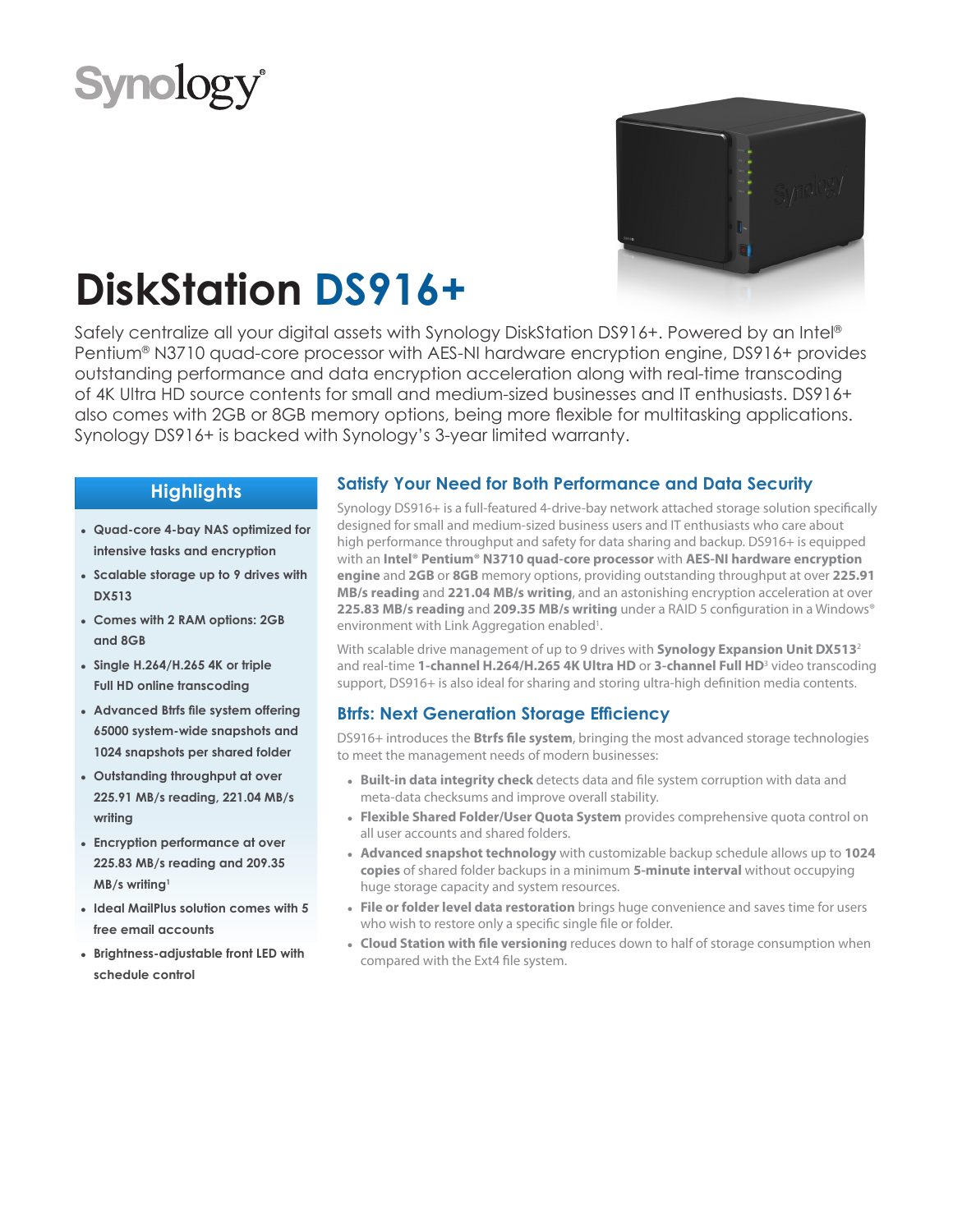

### **Next Generation Storage Efficiency**

The Btrfs file system brings storage management to the next level by providing more efficient storage utilization, scheduled shared folder snapshot, and file/folder-level data restoration.



### **Flexible Scalability**

DS916+ can expand its capacity on-the-fly and enlarge volumes across its expansion unit for storage or backup.

### **Comprehensive Business Applications**

Powered by the innovative Synology **DiskStation Manager** (DSM), DS916+ comes fullyequipped with applications and features designed specifically for SMB users:

- **●** Easy integration with existing business network environments through **Windows**® **AD** and **LDAP** directory services without recreating user accounts.
- **● Windows ACL** support provides fine-grained access control and efficient privilege settings, allowing DS916+ to fit seamlessly into current infrastructure.
- **●** Internet file access is simplified by the encrypted FTP server and the web-based file explorer, Synology **File Station**. HTTPS, firewall, and IP auto-block support ensure file sharing over the Internet is protected with a high level of security.
- **●** Synology **Cloud Station** allows users to sync files among multiple devices, including Windows PC, Mac, Linux, iOS and Android tablets or smart phones, effortlessly keeping everything up-to-date.

### **Virtualization Ready**

With iSCSI support in DSM, DS916+ provides seamless storage solutions for virtualization environments, including VMware®, Citrix®, and Hyper-V®. With VMware vSphere 5 and VAAI integration, DS916+ helps offload specific storage operations and optimizes computation power for unparalleled performance and efficiency in VMware environments. It is the ideal alternative to SAN solutions for businesses. Fast and cost-effective, iSCSI allows SMB users to consolidate storage into data center storage arrays while providing hosts with the illusion of locally-attached disks.

## **Easy Backup Solutions**

With block-level incremental backup and cross-version deduplication, Synology **Hyper Backup** provides multi-version backup with optimized storage utilization and allows multiple backup destinations to local shared folders, external hard drives, network shared folders, rsync server, and public cloud services. Synology **High Availability Manager** ensures seamless transition between clustered servers in the event of server failure with minimal impact to applications to decrease the risk of unexpected interruptions and costly downtime.

## **24/7 Security Solution**

Synology **Surveillance Station** offers a centralized interface to manage IP cameras deployed in your working environment, allowing users traveling miles away to safeguard the environment by watching live views, recording events, and taking snapshots with a computer or mobile device. DS916+ is an ideal surveillance solution as it is capable of hosting up to **40 IP cameras** (30 FPS at 720p). In addition to its intuitive setup and hasslefree interface, Surveillance Station features an optimized live view experience with on-screen operations, smart analytic tools like motion detection, and an alert system that sends instant notification through **DS cam**, SMS, and e-mail.

## **Energy Efficient and Easy Management Design**

Synology DS916+ is designed and developed with energy efficiency in mind. Compared with the average storage server counterparts, DS916+ consumes only 30W in regular operation. The support of Wake on LAN/WAN and power schedule further reduces power consumption and operation cost. HDD hibernation can be configured to take effect automatically when the system has been inactive for a specified period of time. This not only saves energy but also extends the lifespan of the hard disks.

All Synology products are produced with RoHS compliant parts and packed with recyclable packing materials. Synology acknowledges the responsibility as a global citizen to continually work to reduce the environmental impact of every product produced.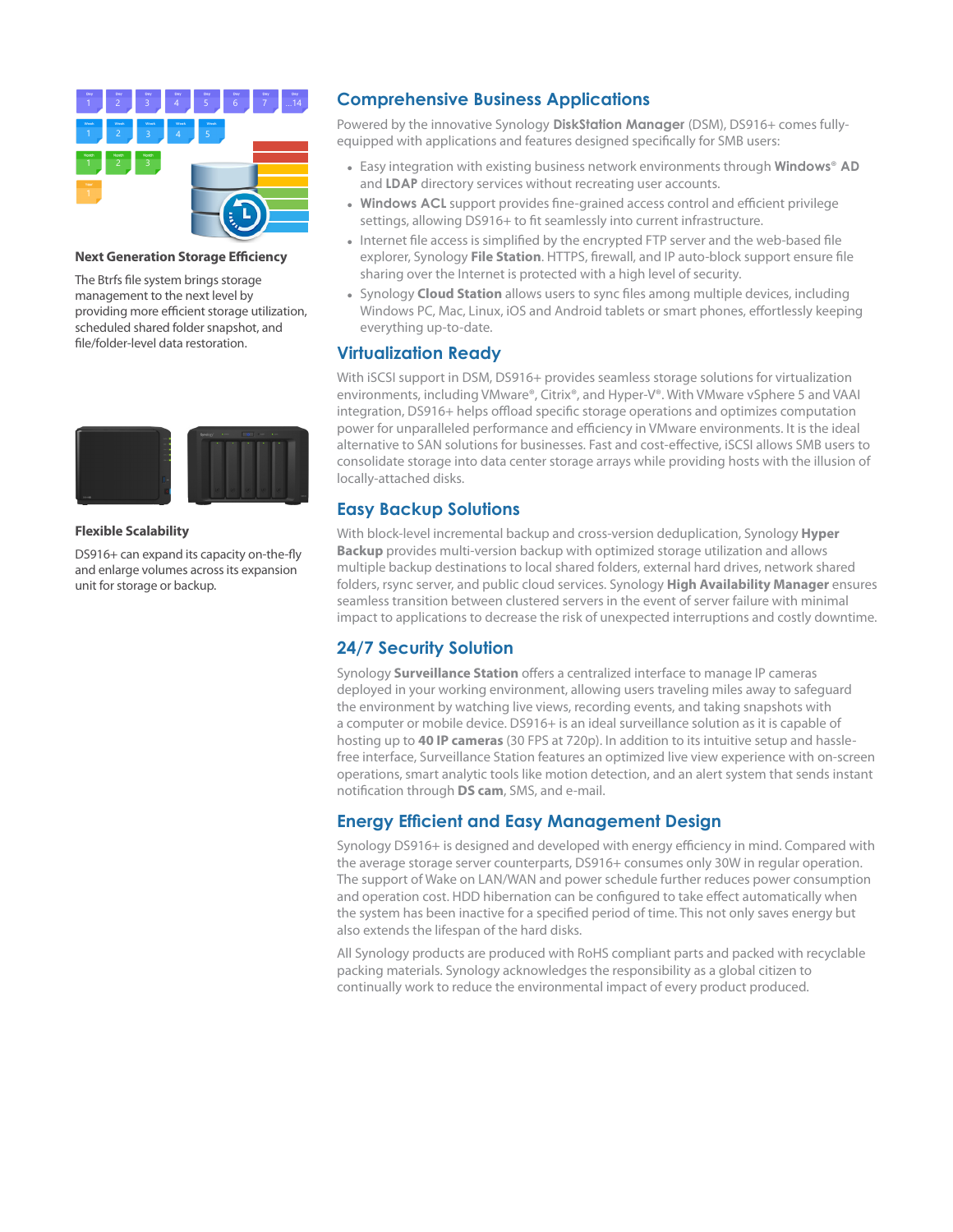# **Connections & Buttons**



| LED indicator | 2 USB 3.0 port                    | <b>3</b> Power button | 4 Drive tray cover         |
|---------------|-----------------------------------|-----------------------|----------------------------|
| 5 System fan  | <b>6</b> Kensington Security Slot | <b>7</b> Reset button | 8 Gigabit (RJ-45) LAN port |
| 9 Power port  | 10 eSATA port                     | 11 USB 3.0 port       |                            |

# **Technical Specifications Hardware**

| CPU                           | Intel Pentium N3710 quad-core 1.6GHz, burst up to 2.56GHz                                                                                   |
|-------------------------------|---------------------------------------------------------------------------------------------------------------------------------------------|
| Hardware encryption engine    | Yes (AES-NI)                                                                                                                                |
| Floating point unit           | Yes                                                                                                                                         |
| Hardware transcoding engine   | Supported codecs: H.264 (AVC), H.265 (HEVC), MPEG-2 and VC-1; maximum resolution: 4K (4096 x 2160); maximum frame rate per second (FPS): 30 |
| RAM size                      | DDR3 2GB/8GB                                                                                                                                |
| Compatible drive type         | 3.5"/2.5" SATA III/II x 4 (hard drives not included)                                                                                        |
| Maximum internal raw capacity | 56TB (14TB HDD x 4) (actual capacity dependent on volume types)                                                                             |
| External ports                | USB 3.0 x 3, eSATA x 1                                                                                                                      |
| Size (HxWxD)                  | 165 mm x 203 mm x 233.2 mm                                                                                                                  |
| Weight                        | 2.04 Kg                                                                                                                                     |
| LAN                           | Gigabit (RJ-45) x 2                                                                                                                         |
| Wake on LAN/WAN               | Yes                                                                                                                                         |
| Wireless support              | Yes (wireless dongles not included)                                                                                                         |
| Scheduled power on/off        | Yes                                                                                                                                         |
| AC input power voltage        | 100V to 240V AC                                                                                                                             |
| Power frequency               | 50Hz to 60Hz, single phase                                                                                                                  |
| Operating temperature         | 5°C to 40°C (40°F to 104°F)                                                                                                                 |
| Storage temperature           | -20°C to 60°C (-5°F to 140°F)                                                                                                               |
| Relative humidity             | 5% to 95% RH                                                                                                                                |

# **General**

| Networking protocols    | CIFS, AFP, NFS, FTP, WebDAV, CalDAV, iSCSI, Telnet, SSH, SNMP, VPN (PPTP, OpenVPN™, L2TP)                                                                                            |
|-------------------------|--------------------------------------------------------------------------------------------------------------------------------------------------------------------------------------|
| File system             | Internal: Btrfs, ext4<br>External: Btrfs, ext4, ext3, FAT, NTFS, HFS+                                                                                                                |
| Storage management      | Maximum single volume size: 108TB, Maximum internal volume: 512, Maximum iSCSI Target: 32, Maximum iSCSI LUN: 256,<br>iSCSI LUN clone/snapshot support; SSD read/write cache support |
| Supported RAID type     | Synology Hybrid RAID (SHR), Basic, JBOD, RAID 0, RAID 1, RAID 5, RAID 6, RAID 10                                                                                                     |
| File sharing capability | Maximum user account: 2048, Maximum group: 256, Maximum shared folder: 512,<br>Maximum concurrent CIFS/AFP/FTP/File Station connection: 512 (2GB RAM) / 2048 (8GB RAM)               |
| Privilege               | Windows Access Control List (ACL)                                                                                                                                                    |
| Directory service       | Windows AD Integration: Domain Users login via Samba (CIFS)/AFP/FTP/File Station, LDAP integration                                                                                   |
| Security                | FTP over SSL/TLS, IP Auto-Block, Firewall, Encrypted Network Backup over Rsync, HTTPS Connection                                                                                     |